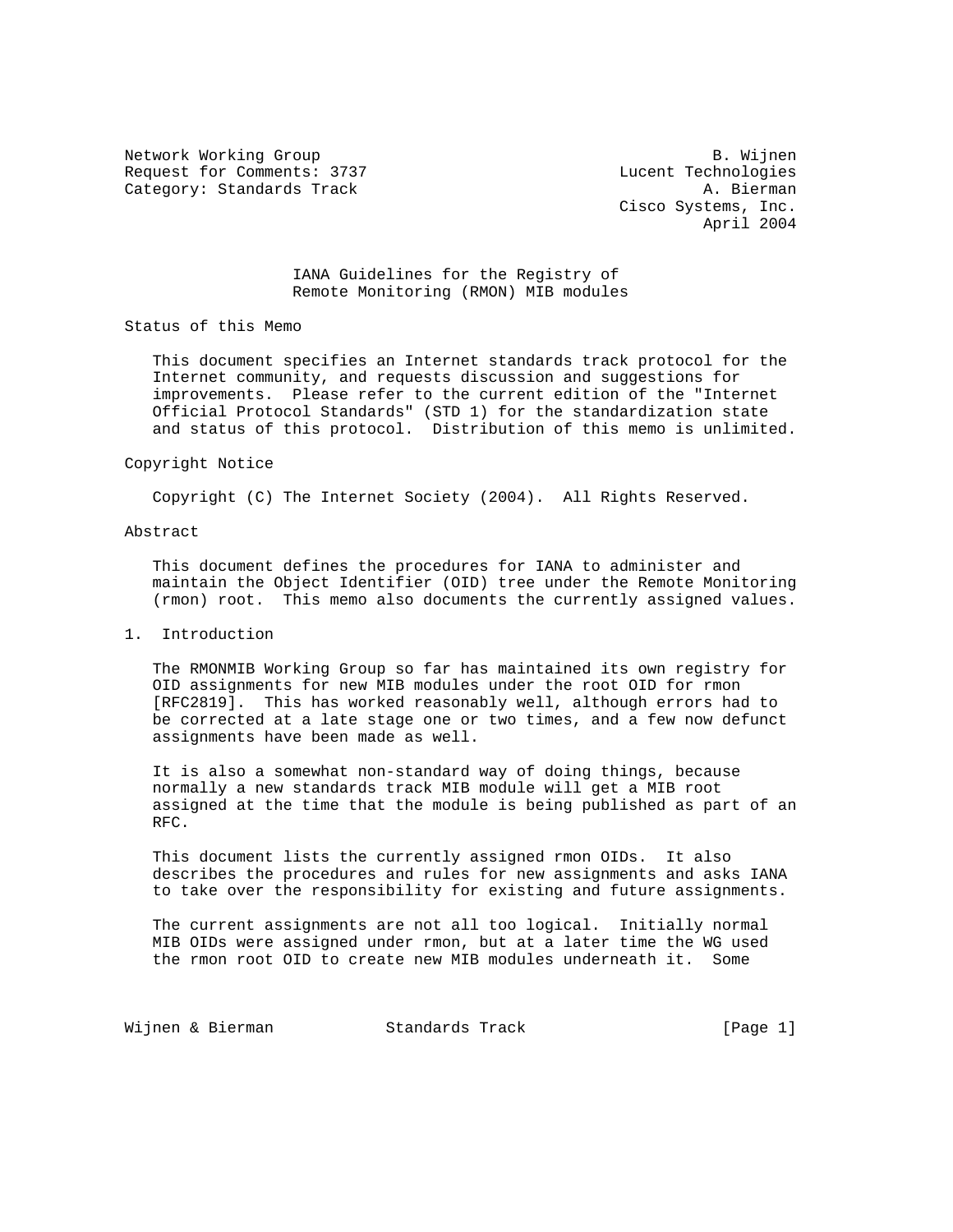people will claim 'an OID is just an OID', and while this is true, it does not make things easier if the organisation of OIDs is not logical. However, we cannot change what has been assigned in the past. From now on, only MODULE-IDENTITY macro (MIB root) assignments will be made (by IANA) under the 'rmon' node. Within a MIB module, the working group authors/editors can then assign their own OIDs according to normal procedures.

2. Currently assigned OIDs under the rmon root

 At the time of this writing, the following OIDs have been assigned and IANA has picked up this information in their public registry of assigned values. They are listed as part of the already existing smi-numbers registry at:

http://www.iana.org/assignments/smi-numbers

...mib-2.rmon (1.3.6.1.2.1.16)

 The assignments under ...mib-2.rmon were maintained by the RMONMIB Working Group until publication of RFC 3737. Some (early) assignments may not look all too logical. That is true, but that is history and cannot be changed. From now on, only MODULE-IDENTITY macro (MIB root) assignments will be made (by IANA) under the 'rmon' node.

Wijnen & Bierman Standards Track [Page 2]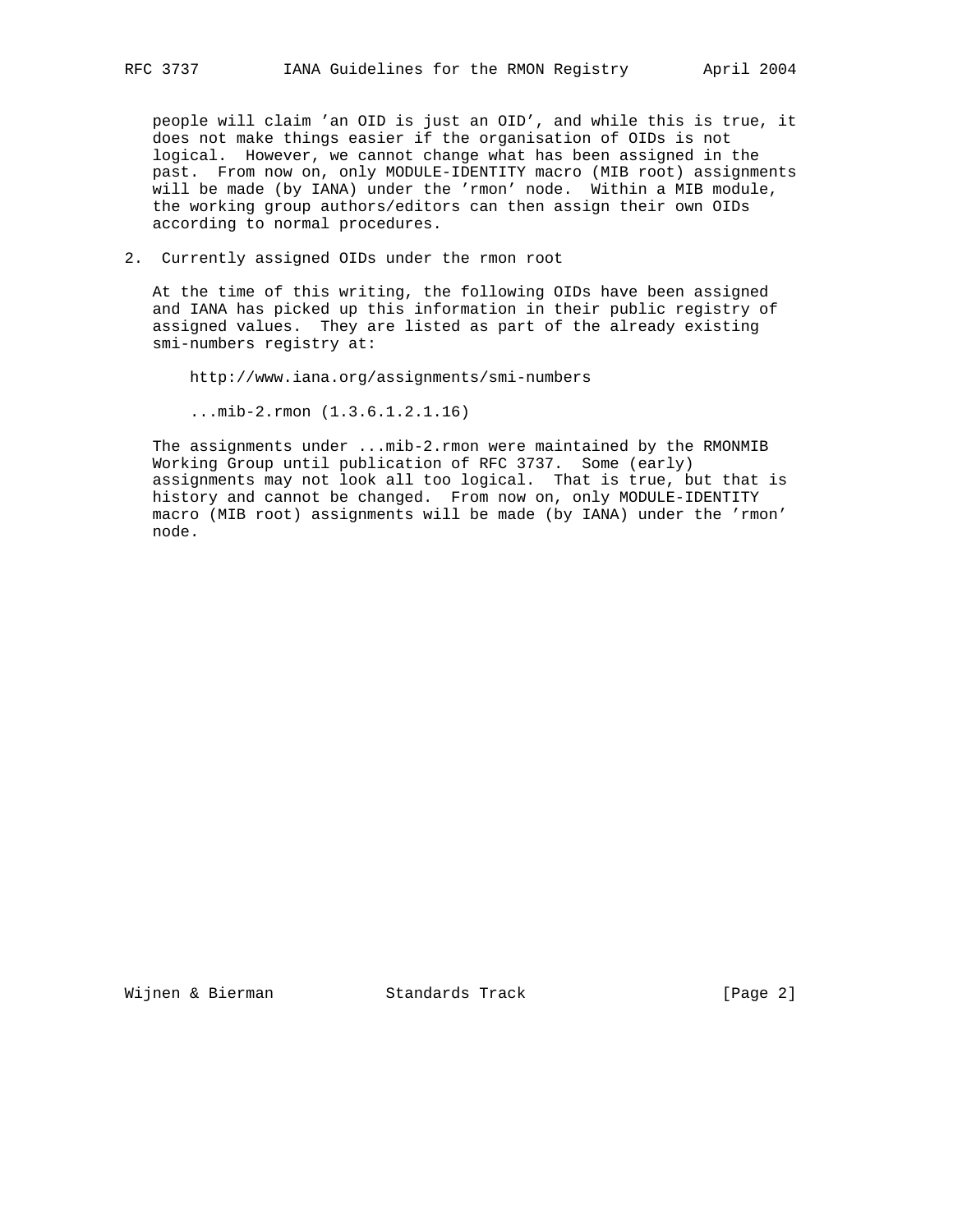| nnn            | descriptor                | OID Type |                             | Document  |
|----------------|---------------------------|----------|-----------------------------|-----------|
|                |                           |          |                             |           |
| $\mathbf 0$    | rmonEventsV2              |          | Notifications root          | [RFC2819] |
| 1              | statistics                | OID      |                             | [RFC2819] |
| $\overline{a}$ | history                   | OID      |                             | [RFC2819] |
| 3              | alarm                     | OID      |                             | [RFC2819] |
| 4              | hosts                     | OID      |                             | [RFC2819] |
| 5              | hostTopN                  | OID      |                             | [RFC2819] |
| $\overline{6}$ | matrix                    | OID      |                             | [RFC2819] |
| 7              | filter                    | OID      |                             | [RFC2819] |
| 8              | capture                   | OID      |                             | [RFC2819] |
| 9              | event                     | OID      |                             | [RFC2819] |
| 10             | tokenRing                 | OID      |                             | [RFC1513] |
| 11             | protocolDir               | OID      |                             | [RFC2021] |
| 12             | protocolDist              | OID      |                             | [RFC2021] |
| 13             | addressMap                | OID      |                             | [RFC2021] |
| 14             | nlHost                    | OID      |                             | [RFC2021] |
| 15             | nlMatrix                  | OID      |                             | [RFC2021] |
| 16             | alHost                    | OID      |                             | [RFC2021] |
| 17             | alMatrix                  | OID      |                             | [RFC2021] |
| 18             | usrHistory                | OID      |                             | [RFC2021] |
| 19             | probeConfiq               | OID      |                             | [RFC2021] |
| 20             | rmonConformance           | OID      |                             | [RFC2021] |
| 21             | mediaIndependentStats OID |          |                             | [RFC3273] |
| 22             | switchRMON                | $M - I$  |                             | [RFC2613] |
| 23             | apm                       | $M - I$  |                             | [RFC3729] |
| 24             | available                 |          |                             |           |
| 25             | pmCapsMIB                 |          | $M-I$ (defunct)             |           |
| 26             | dsmonMIB                  | $M - I$  |                             | [RFC3287] |
| 27             | interfaceTopNMIB          | $M - I$  |                             | [RFC3144] |
| 28             | reserved for sspmMIB      | $M - I$  | [rmonmib-sspm-mib-nn.txt]   |           |
| 29             | hcAlarmMIB                | $M - I$  |                             | [RFC3434] |
| 30             | reserved for tpmMIB       | $M - I$  | [rmonmib-tpm-mib-nn.txt]    |           |
| 31             | reserved for raqmon       | $M - I$  | [rmonmib-raqmon-mib-nn.txt] |           |

Key:  $nnn == { rmon nnn }$ 

Wijnen & Bierman Standards Track [Page 3]

32 reserved for raqmonDs M-I [..rmonmib-raqmon-pdu-nn.txt]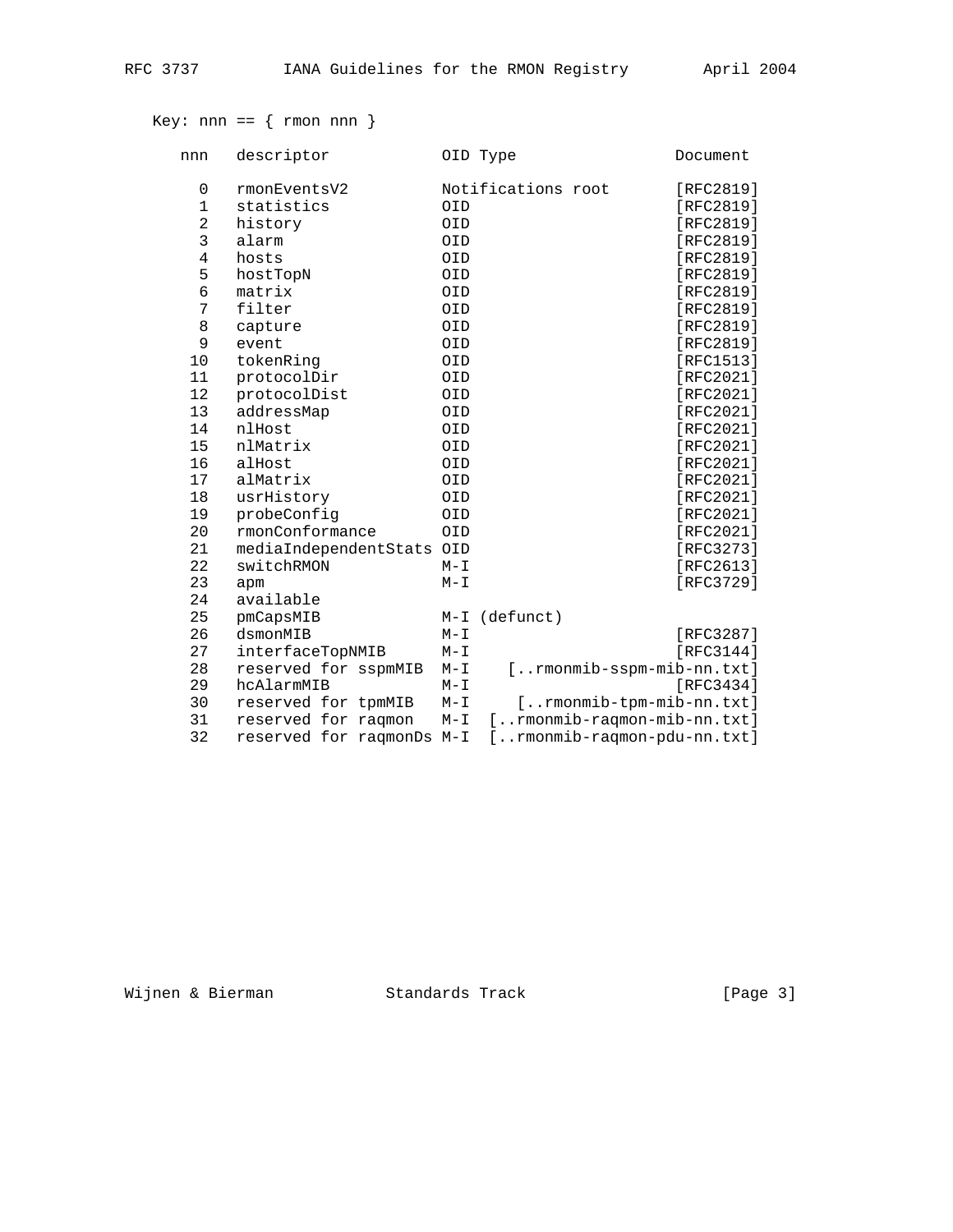$Key: xxx == { rmon.rmonConformance xxx }$ 

...mib-2.rmon.conformance (1.3.6.1.2.1.16.20)

| <b>XXX</b> | descriptor           | OID Type | Document  |
|------------|----------------------|----------|-----------|
|            | rmon2MIBCompliances  | OID      | [RFC2021] |
| 2          | rmon2MIBGroups       | 0ID      | [RFC2021] |
| 3          | smonMIBCompliances   | 0ID      | [RFC2613] |
| 4          | smonMIBGroups        | OID.     | [RFC2613] |
| 5          | hcRMON               | $M - I$  | [RFC3273] |
| 6          | hcRmonMIBCompliances | OID      | [RFC3273] |
| 7          | hcRmonMIBGroups      | OID.     | [RFC3273] |
| 8          | rmonMibModule        | $M - I$  | [RFC2819] |
| 9          | rmonCompliances      | 0ID      | [RFC2819] |
| 10         | rmonGroups           | OID      | [RFC2819] |

3. How to request a new assignment for a MIB module

 When anyone is writing a internet-draft for which a new assignment is needed/wanted under the rmon OID, then the proper way to do so is as follows:

EXAMPLE-MIB DEFINITIONS ::= BEGIN

IMPORTS

rmon FROM RMON-MIB

.. other imports ..

exampleMIB MODULE-IDENTITY

... other normal MODULE-IDENTITY stuff ...

 ::= { rmon nnn } -- IANA: please assign nnn -- RFC-Editor: replace nnn with IANA-assigned -- number and remove this note

IANA will assign the number as part of the RFC publication process.

4. Security Considerations

 This memo describes procedures for IANA assignment of OBJECT IDENTIFIER values, and has no impact on the security of the Internet.

Wijnen & Bierman Standards Track (Page 4)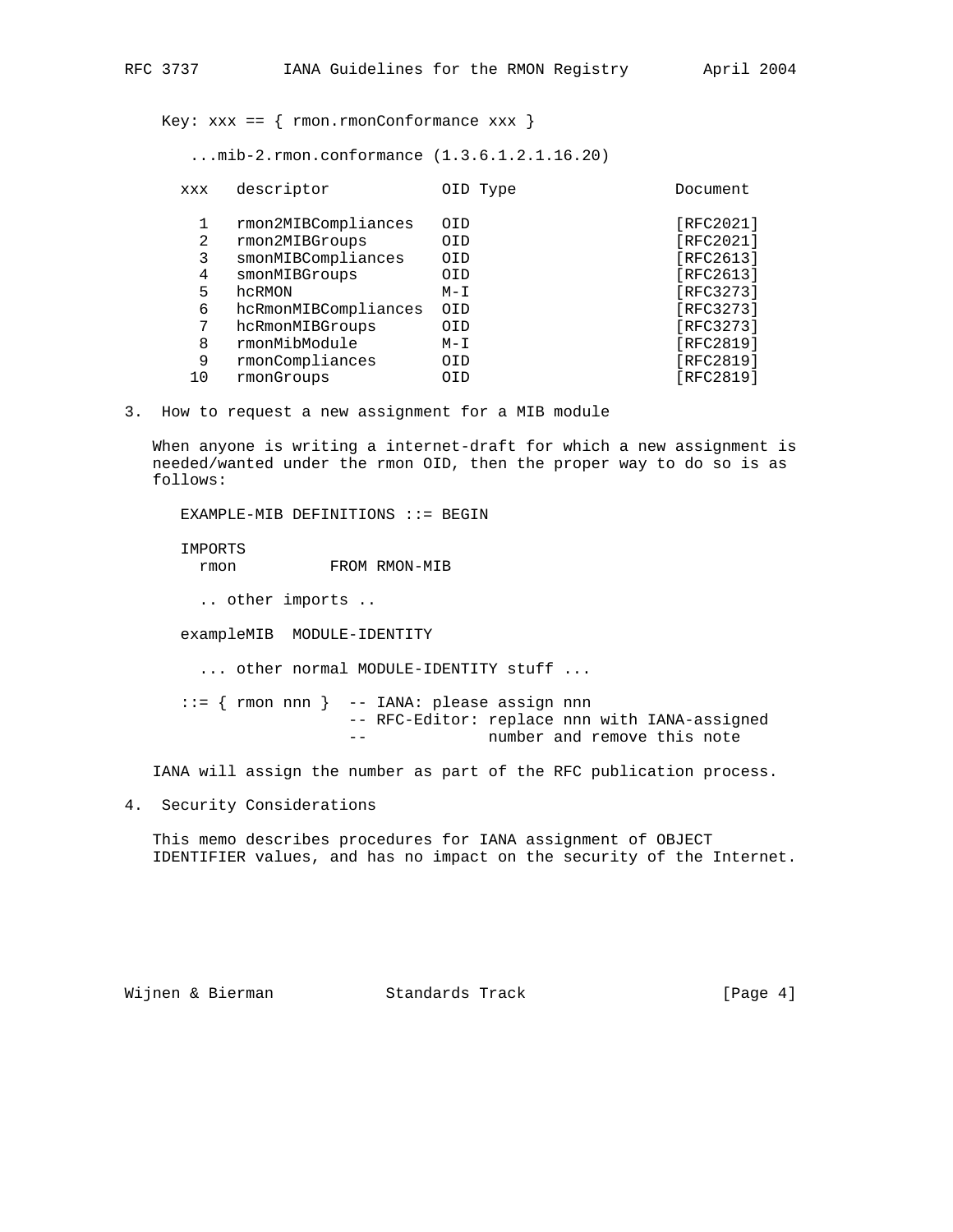## 5. IANA Considerations

 IANA has picked up the initial set of assignments and integrated them into the existing registry for smi-numbers at:

http://www.iana.org/assignments/smi-numbers

The list is presented in Section 2.

 IANA is requested to maintain this registry for future assignments. New assignments can only be made via Standards Action as described in [RFC2434].

IANA will assign the number as part of the RFC publication process.

6. Acknowledgments

 This document was produced as a result of discussion between the Operations and Management AD responsible for Network Management and the WG chair for the RMONMIB Working Group. Thanks to Andy Bierman for keeping and administering the registry up to this point in time.

The document has been reviewed by the RMONMIB Working Group.

- 7. Normative References
	- [RFC1513] Waldbusser, S., "Token Ring Extensions to the Remote Network Monitoring MIB", RFC 1513, September 1993.
	- [RFC2021] Waldbusser, S., "Remote Network Monitoring Management Information Base Version 2 using SMIv2", RFC 2021, January 1997.
	- [RFC2434] Narten, T. and H. Alvestrand, "Guidelines for Writing an IANA Considerations Section in RFCs", BCP 26, RFC 2434, October 1998.
	- [RFC2613] Waterman, R., Lahaye, B., Romascanu, D. and S. Waldbusser, "Remote Network Monitoring MIB Extensions for Switched Networks Version 1.0", RFC 2613, June 1999.
	- [RFC2819] Waldbusser, S., "Remote Network Monitoring Management Information Base", STD 59, RFC 2819, May 2000.
	- [RFC3144] Romascanu, D., "Remote Monitoring MIB Extensions for Interface Parameters Monitoring", RFC 3144, August 2001.

Wijnen & Bierman Standards Track [Page 5]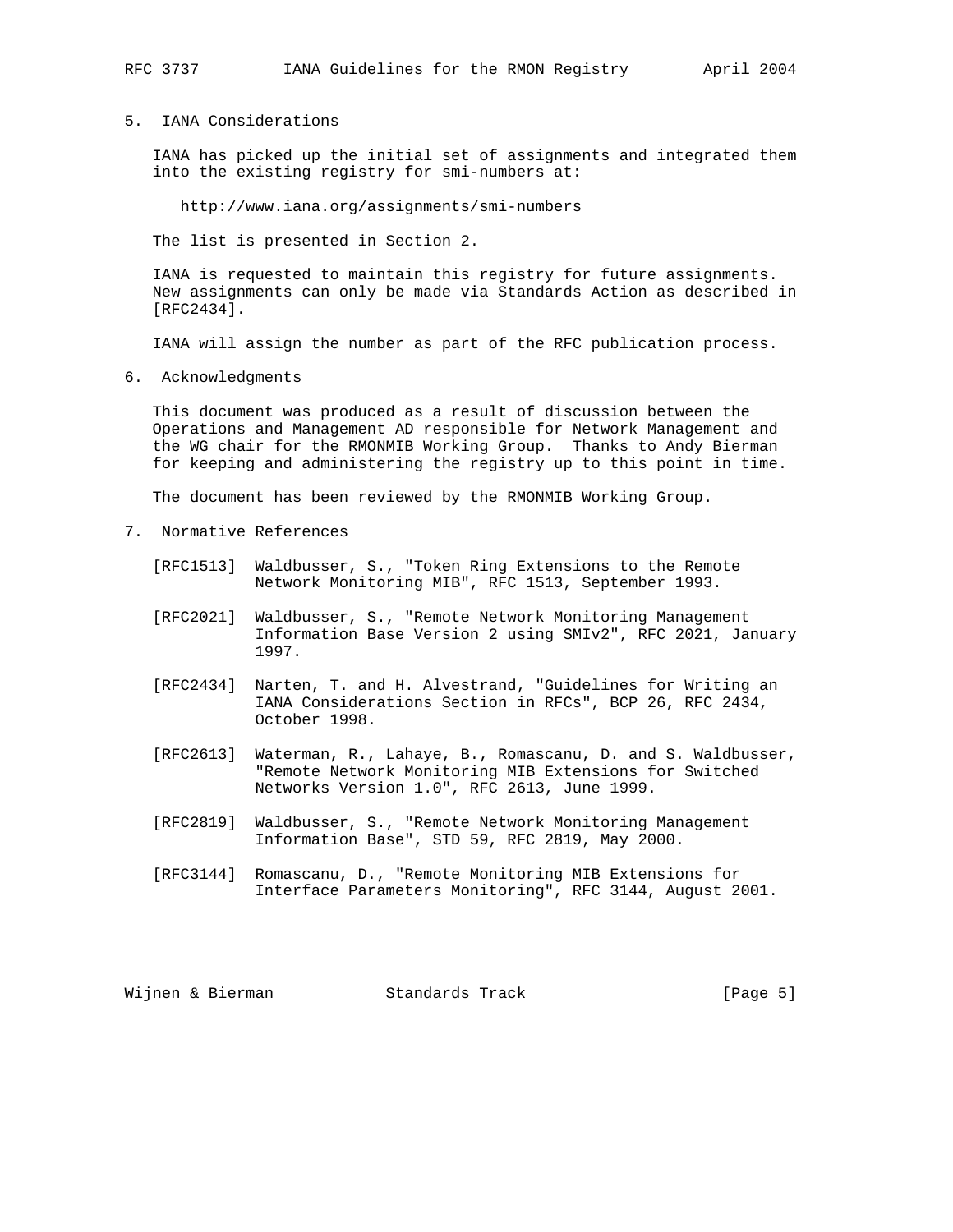- [RFC3273] Waldbusser, S., "Remote Network Monitoring Management Information Base for High Capacity Networks", RFC 3273, July 2002.
- [RFC3287] Bierman, A., "Remote Monitoring MIB Extensions for Differentiated Services", RFC 3287, July 2002.
- [RFC3434] Bierman, A. and K. McCloghrie, "Remote Monitoring MIB Extensions for High Capacity Alarms", RFC 3434, December 2002.
- [RFC3729] Waldbusser, S., "Application Performance Measurement MIB", RFC 3729, March 2004.
- 8. Authors' Addresses

 Bert Wijnen Lucent Technologies Schagen 33 3461 GL Linschoten Netherlands

 Phone: +31-348-407-775 EMail: bwijnen@lucent.com

 Andy Bierman Cisco Systems, Inc. 170 West Tasman Drive San Jose, CA USA

 Phone: +1-408-527-3711 EMail: abierman@cisco.com